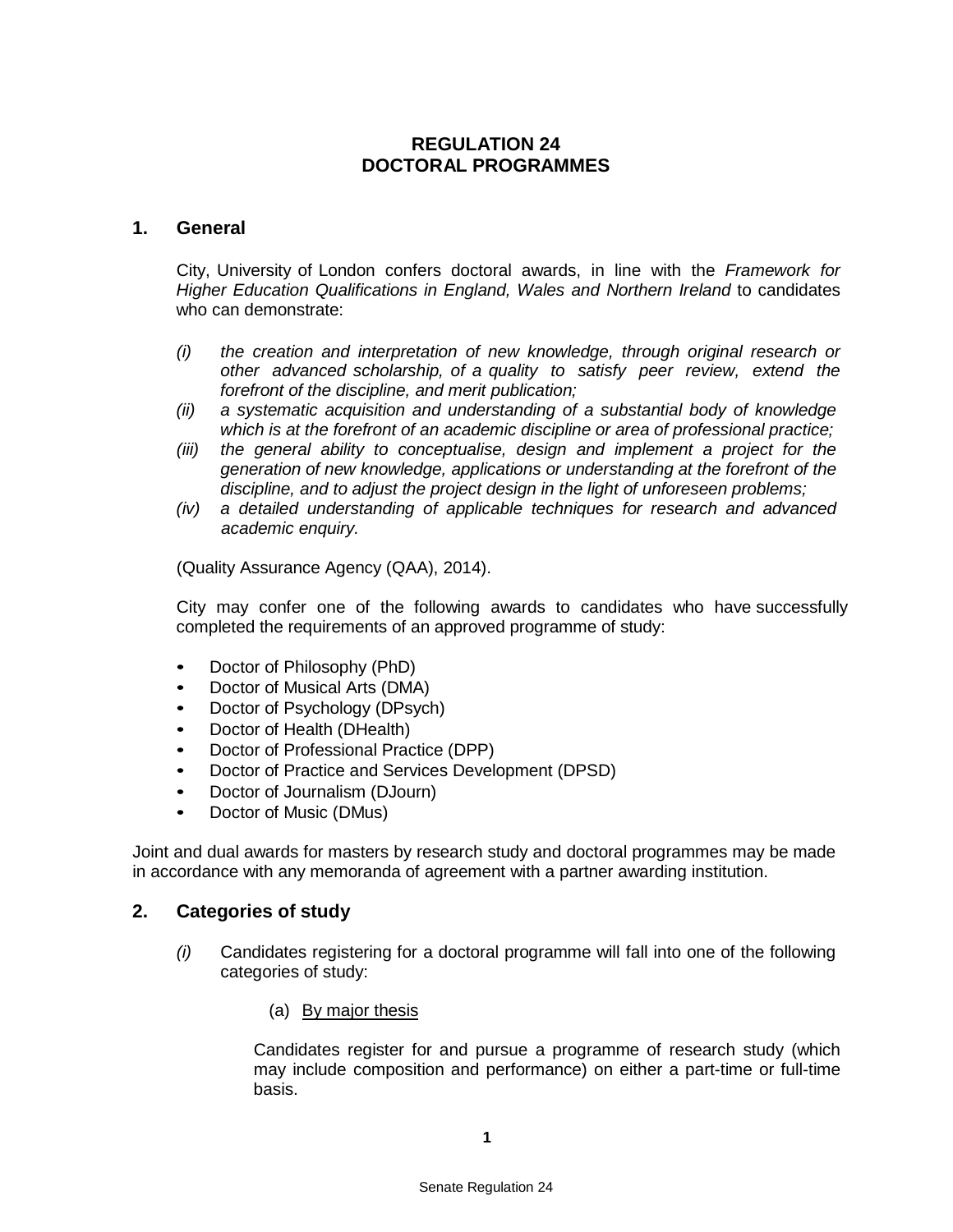#### (b) By structured components

Candidates register for, and pursue a programme of structured research study consisting of a variety of doctoral level components (which may include composition and performance) on either a part-time or full-time basis.

#### (c) By prior publication

Candidates register for, and submit evidence of, a body of published work or portfolio of original creative work. Candidates shall in addition submit a critical analysis in support of the publications (normally no more than 20,000 words). This critical analysis shall be considered as part of the submission and shall be examined as such. Applicants for submission by prior publication are required to submit evidence of a body of published work which is likely to be of suitable type and quality. The applicant should be nominated by a member of City's professoriate who demonstrates a common research interest with the candidate. The structure of the portfolio should be approved by the appropriate Board of Studies and may include original creative work such as musical composition, choreography and/or audio/audio visual recordings of performances where appropriate.

#### (d) By professional study (professional doctorate programmes)

Candidates register for, and pursue a programme of study which may include taught, professional, practice and performance elements, and research either on a full time or part time basis. Professional doctorate programme specifications are approved by Education and Student Committee on behalf of Senate.

### (e) By prospective publication

Candidates register for and pursue a programme of research study which may include composition and performance on either a part-time or full-time basis. Candidates prepare articles for publication in peer-reviewed academic journals as they proceed through their period of study. Candidates additionally write critical analyses which explore issues raised by the papers. In the thesis the published papers will be embedded in chapters which contain the accompanying critical analyses. Both the published papers and the accompanying critical analyses shall be considered as part of the submission and shall be examined as such. Candidates are awarded the degree on the basis of the articles that are published in peer-reviewed academic journals during their period of candidature as well as the accompanying critical analyses.

- *(ii)* Conferred awards will not indicate by which category the candidate has fulfilled the requirements of the programme of study.
- *(iii)* The powers of the Senate in relation to the development of programme schemes are delegated to the appropriate Board of Studies, and the approval of such schemes to Graduate School Committee, subject to such report being made as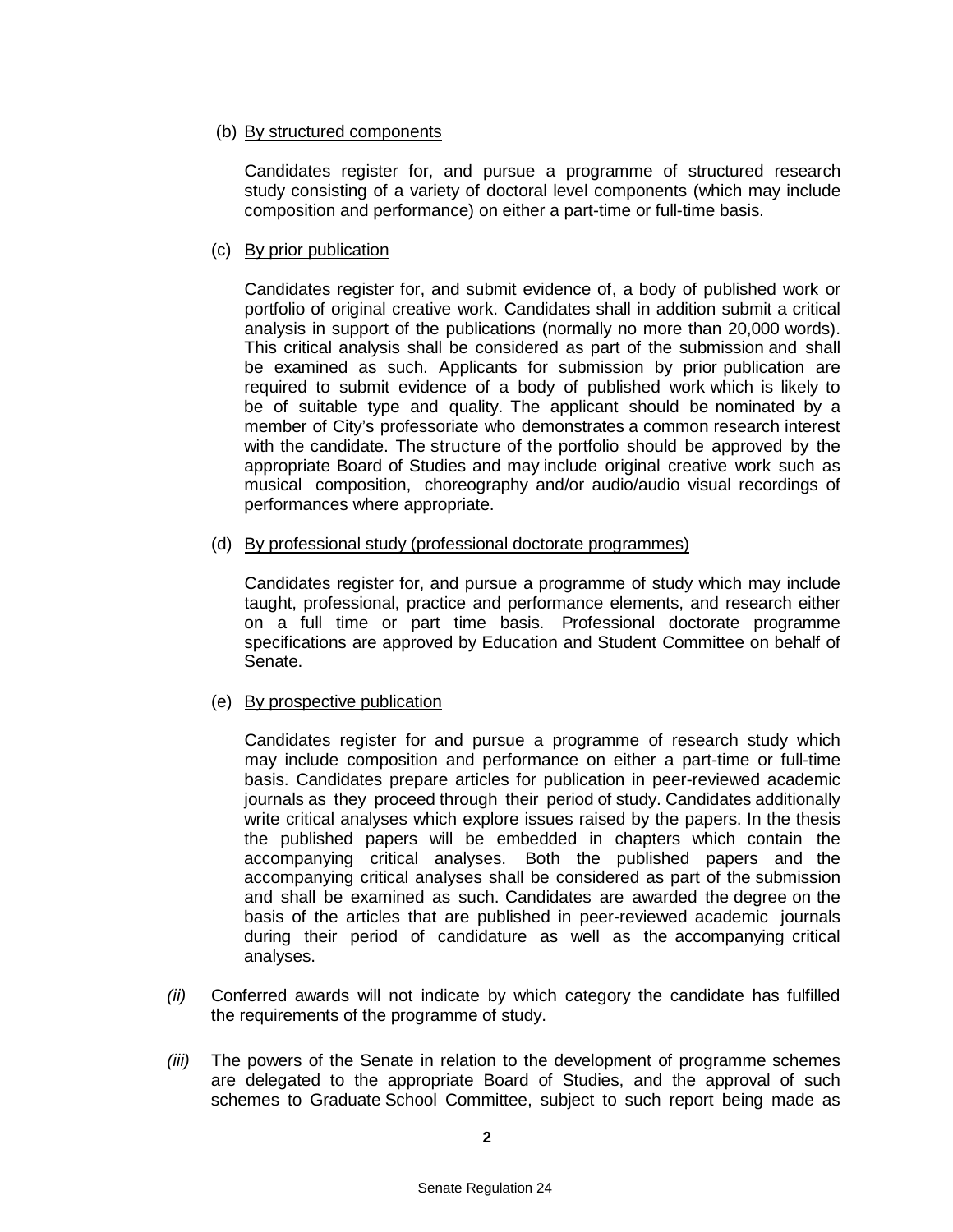the Senate may require. However, the Board of Studies or Graduate School Committee may, at its discretion, refer matters to Senate for discussion. The appropriate Board of Studies, subject to these Regulations and within policies laid down by Senate, shall regulate the procedures for consideration of applications to programmes of study and registration of candidates.

#### **3. Registration of candidates**

- *(i)* Candidates register for and pursue a programme of research study (which may include composition and performance) on either a full-time or part-time basis. Candidates for submission by prior publication are by definition part-time. Fees reflect whether the student is full or part-time and whether research facilities and/or supervision are being provided in part by another institution or organisation instead of by City. Full-time students study for a minimum of two full calendar years following the date of registration, part-time students for a minimum of three full calendar years following registration. Candidates for the degree of PhD by publication should be registered as a student for a minimum of one year and a maximum of two years.
- *(ii)* Candidates may register for a doctoral programme in one of the following categories:
	- (a) Internal Candidates

Candidates are registered with City and receive supervision by staff appointed by City.

(b) External Candidates

Candidates are registered with City and receive supervision by external staff, recognised by City for this purpose. External candidates have at least one supervisor from City.

(c) Staff Candidates

Staff candidates of all categories are members of staff of City or retired members of staff. Staff candidates are subject to the same minimum and maximum periods of candidature as any other candidate registered under these Regulations. Supervision arrangements for staff candidates are the same as those for internal candidates.

- *(iii)* The Board of Studies shall decide the category of study, the registration category, the arrangements, and the examination arrangements.
- *(iv)* Applicants should follow application procedures laid down by the relevant Board of Studies (hereafter in this section to include its delegated subcommittee) which should be sent to the School in which the applicant wishes to register for consideration by the appropriate Board of Studies. The Board of Studies shall, provided it is satisfied as to the applicant's academic fitness for the course of research study, forward the application to the administrative department responsible together with its nomination of a supervisor or supervisors and such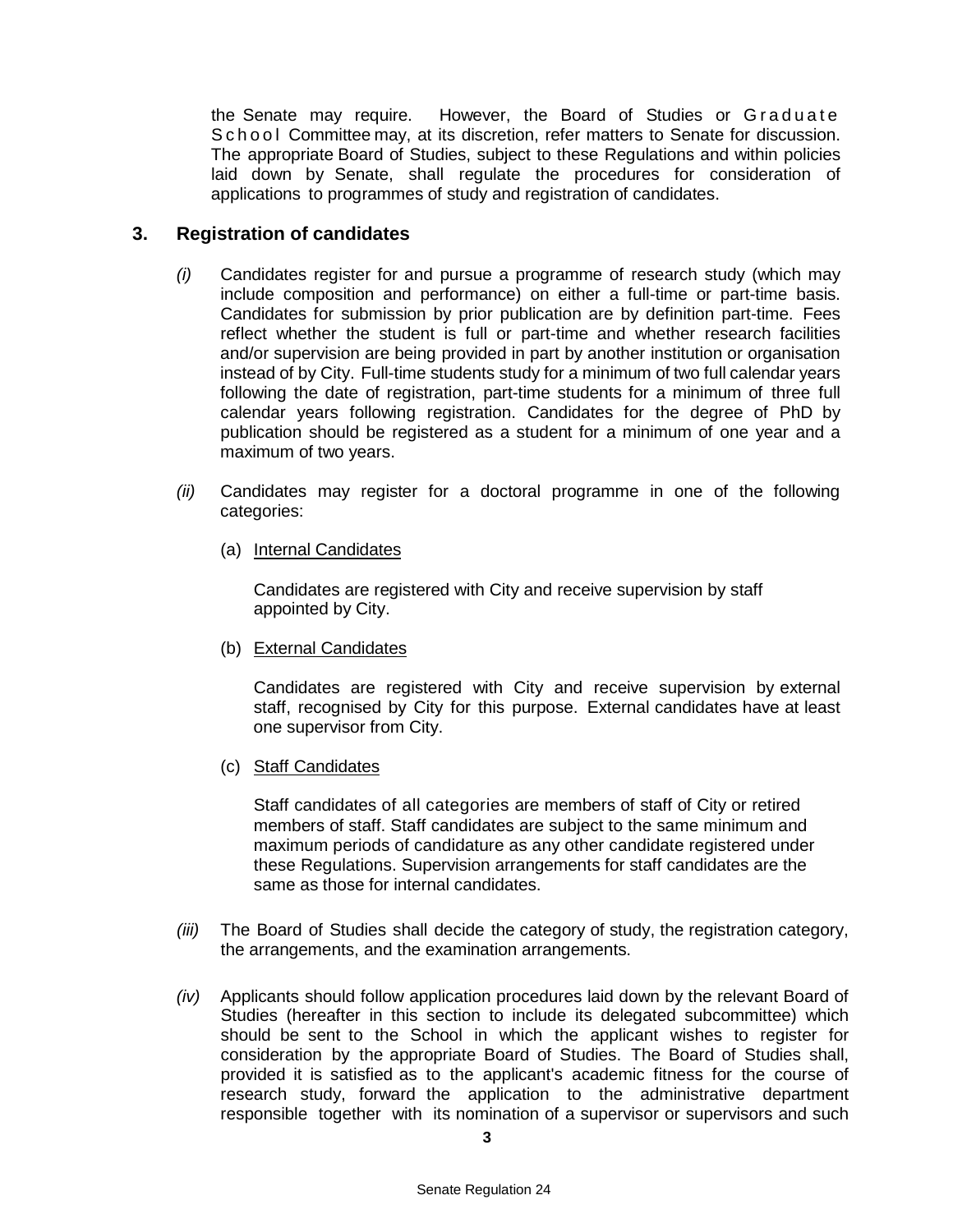other information as required. This shall include a short description of the subject of research, and recommendations on the category and effective date of registration. In the case of an applicant already registered for the Degree of Master of Philosophy at City, the effective date of registration shall normally be the date on which he or she was first registered for that degree.

- *(v)* A candidate who is neither a graduate of City nor already registered for a higher degree of City must, prior to the registration for an award, forward to the School/Department or Centre in which they intend to register the original certificate, or a certified copy of the original certificate, of the qualification on the grounds of which the application was submitted.
- *(vi)* All candidates pursuing doctoral level programmes shall be required to register annually. A candidate who is certified by the Board of Studies to have completed his or her programme of research shall not be required to pay further tuition fees but shall continue to register annually up to a maximum of four and seven years for full-time and part-time students respectively following the date of registration for the programme of study until his or her thesis is completed. The maximum period of candidature shall normally include any period of writing-up and is the date by which the thesis should be submitted for first examination. On the recommendation of the Board of Studies, this period may be extended. The candidate must submit an annual report on progress to his or her Internal Supervisor and the relevant Programme Director.

A candidate who is certified by the Board of Studies on the recommendation of his or her Internal Supervisor to have temporarily suspended his or her course of research shall not be required to pay tuition fees during the period of suspension but shall continue to register annually and in addition submit an annual report to his or her Internal Supervisor until his or her studies are resumed. A candidate who fails to register annually or who fails to submit an annual report as required by these Regulations will be assumed to have withdrawn his or her candidature.

*(vii)* The category of registration for such a candidate, to which the tuition fee charge is related, shall have regard to whether he or she is a full-time or part-time student and also to whether research facilities and/or supervision are being provided in part by another institution or organisation instead of by City. The categories of registration shall be prescribed by Senate, and the Graduate School Committee shall regulate procedures for approving, on the recommendation of the Board of Studies concerned, the category of registration of each candidate and any changes in the category.

### **4. Supervision of Research**

The research undertaken by a candidate shall be supervised by a member or members of the Academic Staff who shall be appointed on the nomination of the appropriate Board of Studies. Where the research involves the use of the premises of another institution, or industrial or commercial organisation, an additional supervisor from that institution or organisation shall be appointed. The supervisors shall be known as Internal Supervisors and External Supervisors, respectively.

### **5. Transfer of Registration**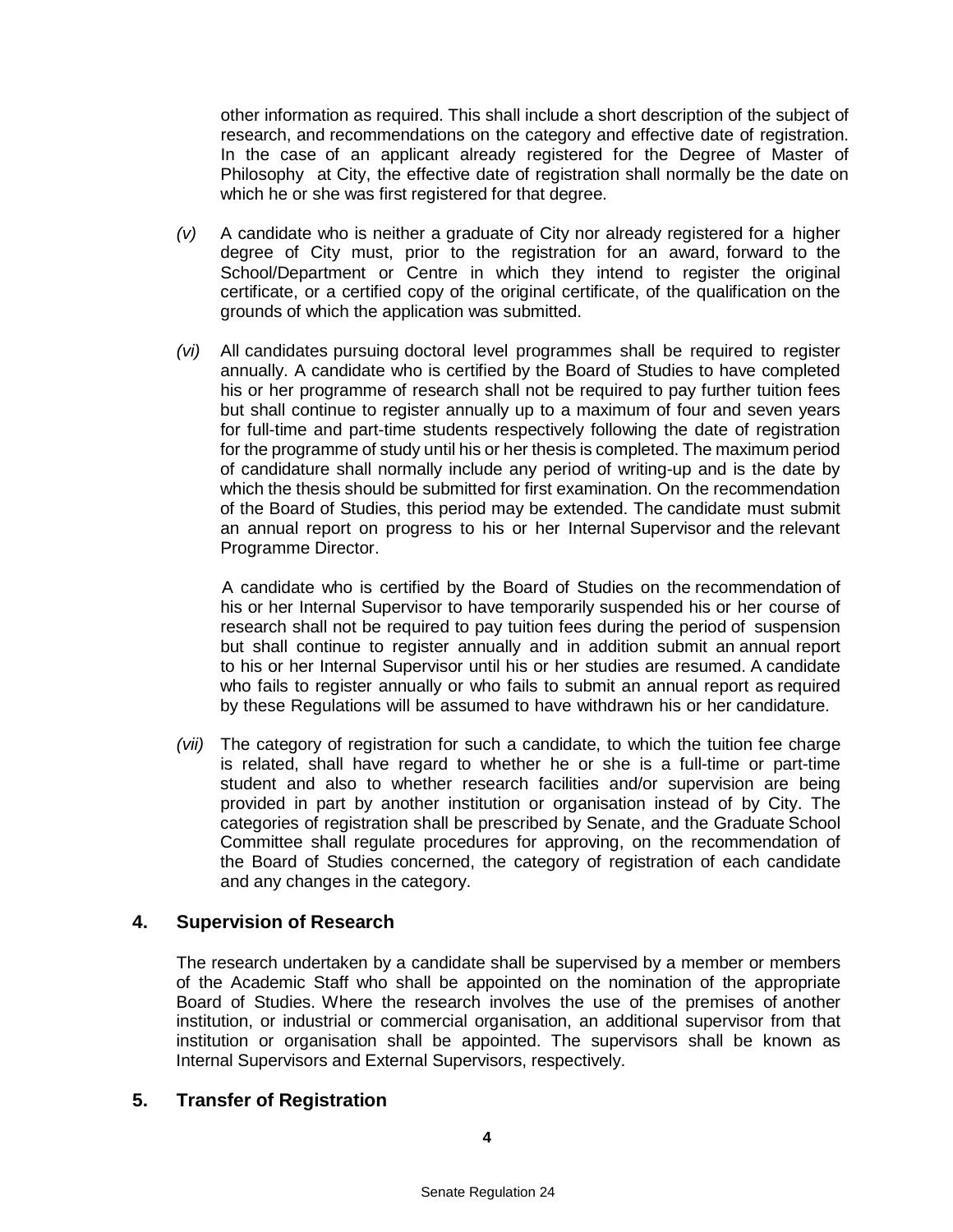A student undertaking a doctoral level programme who, with the support of his or her Internal Supervisor, wishes to proceed instead to the degree of Master of Philosophy must apply for permission through the appropriate Board of Studies. The Board of Studies shall forward the application and its recommendation to the administrative department responsible. Support together with such other information as may be required. When the applicant is accepted as a candidate for a Masters level programme his or her previous registration shall be withdrawn.

# **6. Appeals against Decisions Concerning Registration Status**

- *(i)* A student who is dissatisfied with a decision made by the Board of Studies on his or her registration status may appeal against any such decision in accordance with the City's Appeal Regulations for Research Programmes [Senate Regulation 21].
- *(ii)* A candidate is expected to pursue any grievances concerning the adequacy of supervisory or other arrangements which arise during the period of study through City's Complaints Regulations.

# **7. Attendance and Other Work**

- *(i)* A candidate pursuing a course of full-time research may, by permission of his or her Internal Supervisor and with the agreement of the Head of Department in which the candidate is registered, undertake other appropriate work for not more than an average of six hours per week.
- *(ii)* A candidate pursuing a course of full-time research wholly or partly in another institution or organisation may be required to spend a minimum period of time to be specified by the Board of Studies on the recommendation of the Internal Supervisor of at least four full days each year at City. In addition, once in each academic year, he or she may be required by the Internal Supervisor to give a seminar at City on his or her research. Candidates pursuing the degree of PhD by Prior Publication are required to give a presentation to their department on their work which will not be assessed but which will be mandatory.
- *(iii)* A candidate pursuing a course of part-time research shall spend at least two days per week, or an equivalent time, on his or her research. This period shall not normally exceed fifteen hours of organised daytime study. Where the research is undertaken wholly or partly in another institution, the candidate may be required to spend a minimum period of time to be specified by the Board of Studies on the recommendation of the Internal Supervisor of at least four full days each year at City. In addition, once in each academic year, he or she may be required by the Internal Supervisor to give a seminar at City on his or her researches.

## **8. Academic Misconduct**

*(i)* City actively pursues all cases of suspected academic misconduct. This safeguards the integrity of its awards as well as the interests of the majority of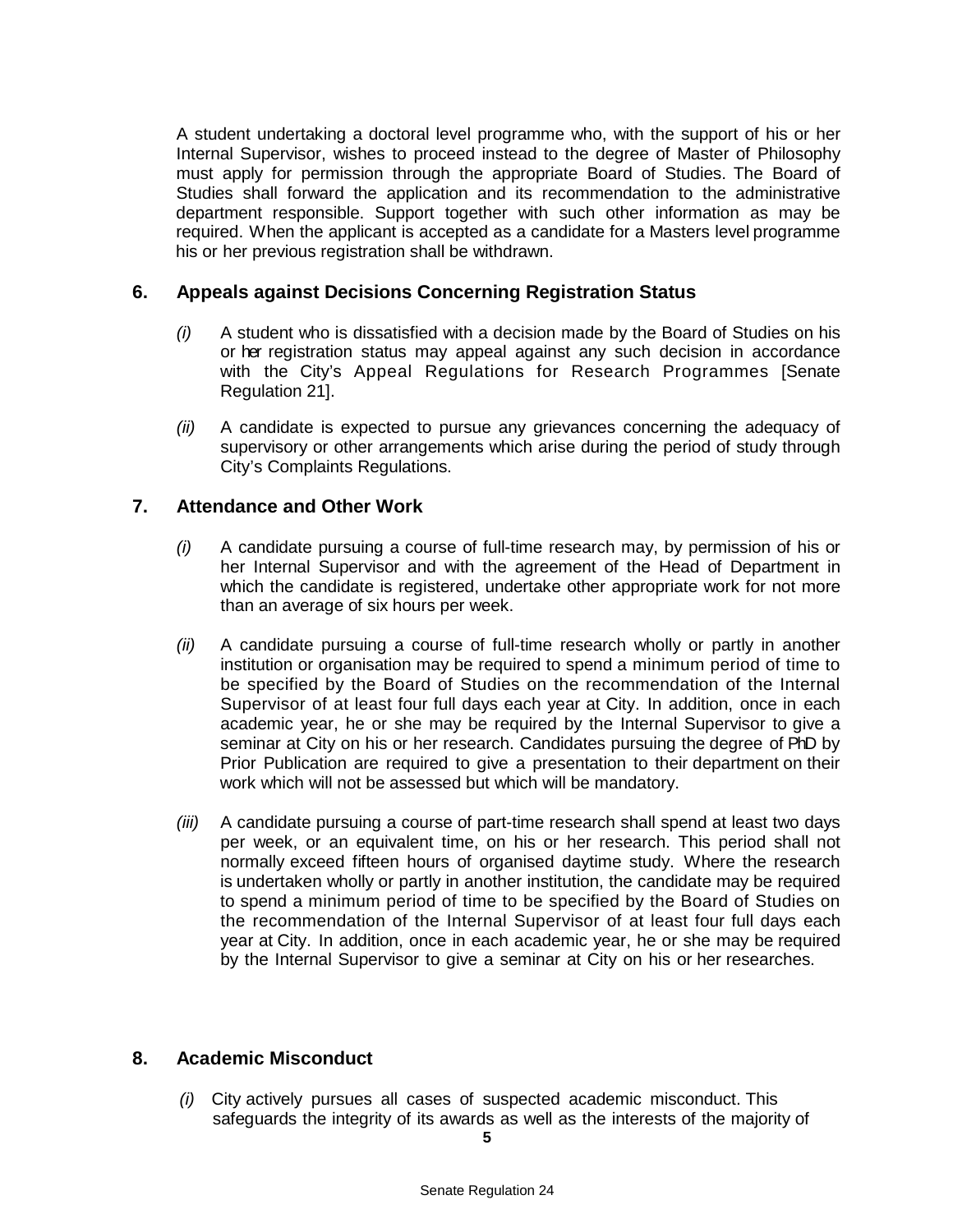students who work hard for their award through their own efforts. Decisions on the severity and extent of misconduct are matters of academic judgement.

- *(ii)* Academic misconduct is any action that produces an improper advantage for the student(s) in relation to his/her assessment or deliberately and unnecessarily disadvantages other students. It can be committed intentionally or accidentally. Definition of different types of academic misconduct can be found in the City's Assessment and Feedback Policy and the Framework for Good Practice in Research.
- *(iii)* The standards by which allegations of misconduct in research should be judged should be those prevailing in the country in question (where it not the UK) as well as in the UK and at the date that the behaviour under investigation took place.
- *(iv)* Academic misconduct by doctoral students is covered under these regulations. Academic misconduct by students undertaking a Masters degree by research is covered under Senate Regulation 23.
- *(v)* Non-academic conduct is covered under Regulation 13: Student Discipline.

#### Preliminary Investigation

*(vi)* A member of staff who suspects academic misconduct has been committed should first follow any local procedures established at School, Department or Centre level. These local procedures should be focused on preliminary investigation and/or potential resolution. The procedures should be well- documented and communicated to all research students and staff supervising or supporting research students. The local procedures are overseen by the Senior Tutor/ Director of Research.

Outcomes from preliminary investigations may include:

- (a) Offering the student the opportunity to resolve the issue by correspondence if both sides are in agreement about the facts.
- (b) Inviting the student to a meeting to explain the charge and discuss potential ways forward.
- (c) Giving the student a warning (written or verbal) that any future occurrences would be dealt with by an Academic Misconduct Panel.
- (d) Holding a viva for the student.

If the case is not resolved at this stage, including if the student disputes the charge, it should be referred to an Academic Misconduct Panel.

#### Academic Misconduct Panel

- *(vii)* When local procedures have been exhausted a Panel for considering cases of academic misconduct will be established. The Panel shall include three members of academic staff appointed by the Associate Dean (Research/Research Students) or nominee by virtue of:
	- (a) their independence from the preliminary investigation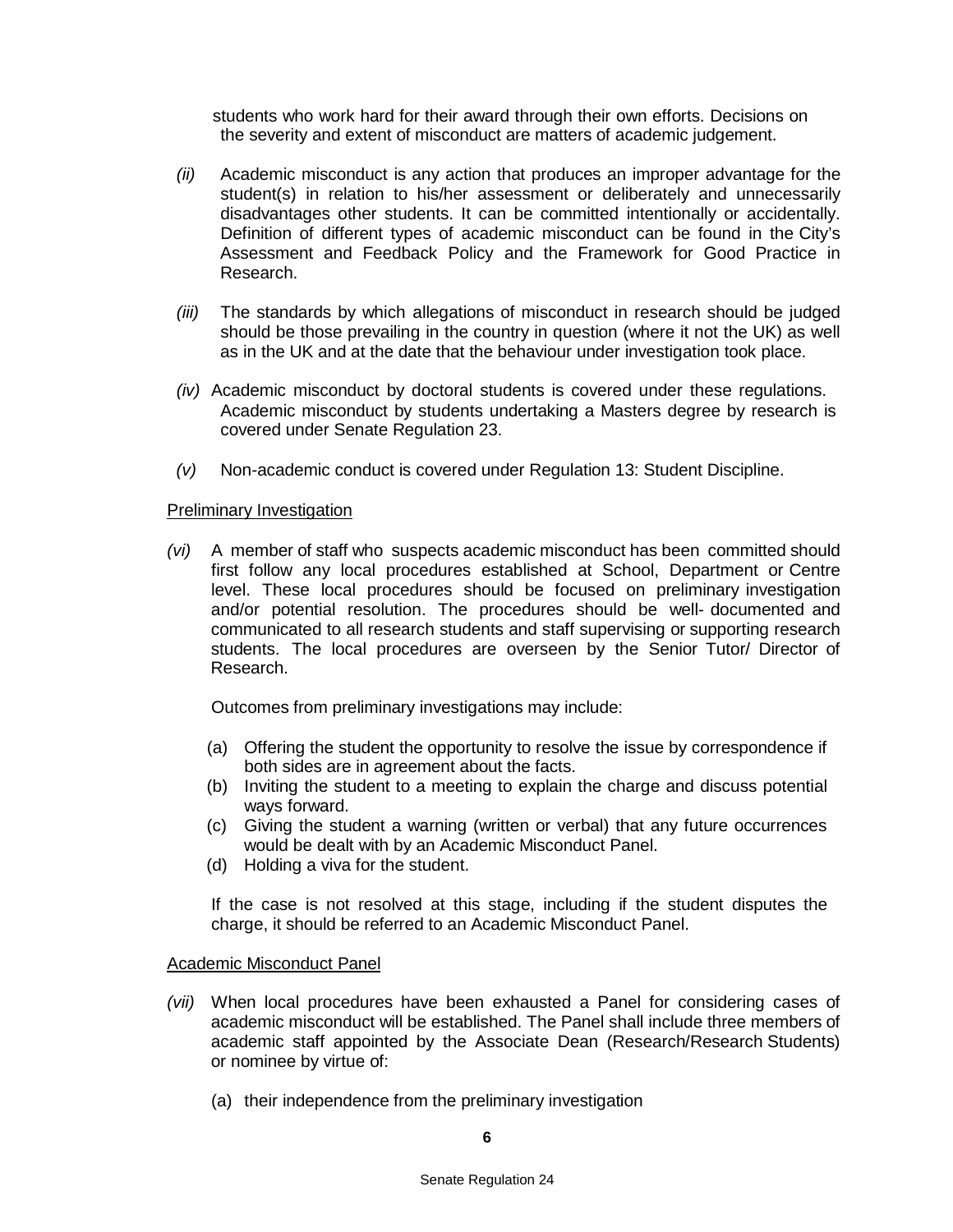- (b) their expertise and experience in research methods and conduct
- *(viii)* The student will be invited to attend the hearing and may choose to be accompanied. If accompanied, the student is expected to speak on his/her own behalf. The student may present his/her case to the Panel in writing if s/he wishes. The student may also respond to any evidence used by the Panel.
- *(ix)* If a student decides to attend in person but does not subsequently attend the meeting, and has not given adequate reasons for this in advance, the Panel may continue in the student's absence
- *(x)* The Panel shall investigate each case and decide whether or not academic misconduct has taken place. The Panel is not required to prove intent but instances of deliberate fraud may carry more severe sanctions.
- *(xi)* If academic misconduct has not taken place no further action is taken and no note is entered on the student's record. The notes of the Panel are retained. The assessment process is resumed in the normal way. If a student has committed poor academic practice this should be taken into account during the assessment process as normal.
- *(xii)* If academic misconduct has taken place the Panel must decide an appropriate sanction to recommend to the Board of Studies. Different sanctions exist to accommodate different levels of academic misconduct. Recommendations as to sanctions should be based on the following facts:
	- (a) The instance of the misconduct (first or subsequent).
	- (b) The extent of the misconduct (major or minor). This is a decision based on academic judgement.
	- (c) Whether the misconduct was deliberately fraudulent.
- *(xiii)* The Panel may also take into account any extenuating or mitigating circumstances in determining the recommended sanctions.
- *(xiv)* The reasons for the recommendation must be clearly recorded. The Panel must also make clear the rationale for any deviations from sanctions that are the norm for a given type of misconduct. The sanctions a Panel may recommend are:
	- (a) Minor first instance: requirement that amendments are carried out to the satisfaction of the Board of Studies
	- (b) Major first instance or subsequent minor instance: requirement that amendments are carried out to the satisfaction of the Board of Studies and external examiner
	- (c) Major first instance or subsequent instance (major or minor): requirement that amendments are carried out to the satisfaction of the Board of Studies and external examiner as well as presentation for a further oral examination
	- (d) Subsequent instance (major or minor): that the candidate be referred to City's Disciplinary Panel. Sanctions City's Disciplinary Panel may apply for academic misconduct are set out in the Student Discipline Regulation (See Senate Regulation 13).
- *(xv)* In addition, the Panel may recommend that the student undergo training in good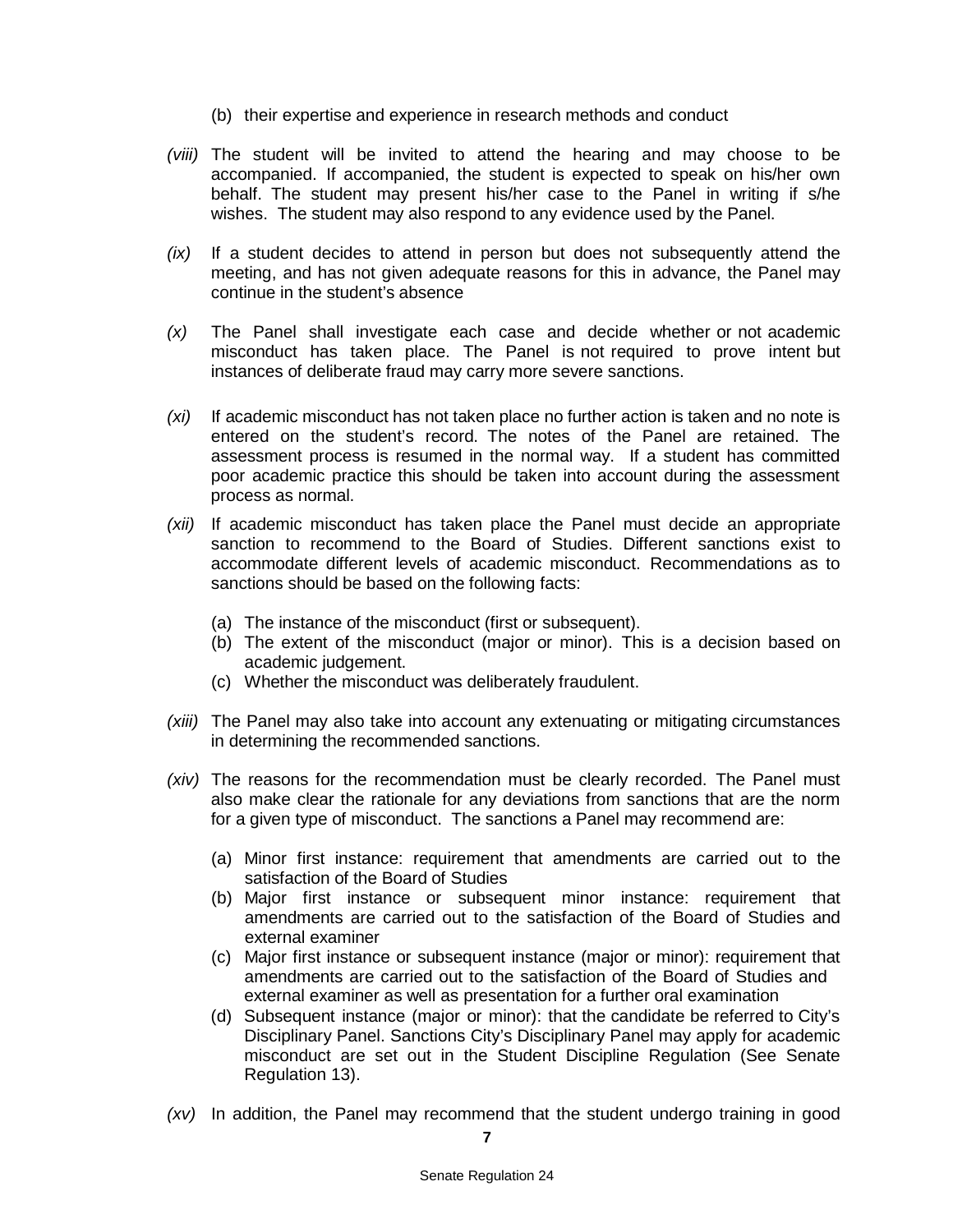academic practice.

- *(xvi)* Where the Panel considers that the case is serious enough to warrant a sanction greater than those it is able to recommend, it may ask that the case be dealt with under City's Student Discipline Regulations (see Senate Regulation 13). The Panel may recommend a sanction it considers appropriate for consideration by City Disciplinary Panel. Sanctions the Panel may recommend include any of those listed in the Student Discipline Regulations.
- *(xvii)* Where programmes are PSRB-accredited and a student is found to have committed academic misconduct, the disciplinary and/or conduct procedures of the PSRB may apply in addition to those of City.

#### **Outcomes**

- *(xviii)* The Panel shall report its decisions and recommendations, with reasons, to the Board of Studies.
- *(xix)* The Board of Studies shall normally only consider requests for consideration of academic misconduct received via the Panel. The decision of the Panel as to the finding of academic misconduct is not open to further consideration by the Board of Studies. However the Board shall consider the recommendations of the Panel as to the action to be taken and when making recommendations concerning progress and award.
- *(xx)* Where the case is being considered under the Disciplinary Regulations the Board of Studies shall note any recommendations made by the Panel but shall suspend implementation of them pending the outcome of the disciplinary process.
- *(xxi)* Reports on serious misconduct will be made to regulatory, statutory or professional bodies, host organisations and funding bodies where this is required or is in the public interest. All reporting will be done in accordance with the Data Protection Act 1998 and only once the internal procedures have been completed. The student will be informed before notifications are made.
- *(xxii)* The outcomes of academic misconduct cases will be reported to Senate and a record retained.
- *(xxiii)* City reserves the right to use technology to detect and/or follow up cases of suspected academic misconduct and may also be used as part of your School, Department or Centre's routine procedures for managing research degrees.

#### **9. Submission of Thesis or Published Papers**

*(i)* Notice of intention to submit for a doctoral level award shall be given to the administrative department responsible on the appropriate form at least three months before the intended date of submission.

The thesis may be submitted at any time between the minimum period of candidature specified in clause 3(i) of these regulations and before the end of the maximum period of candidature specified in clause 3(vi) of these regulations,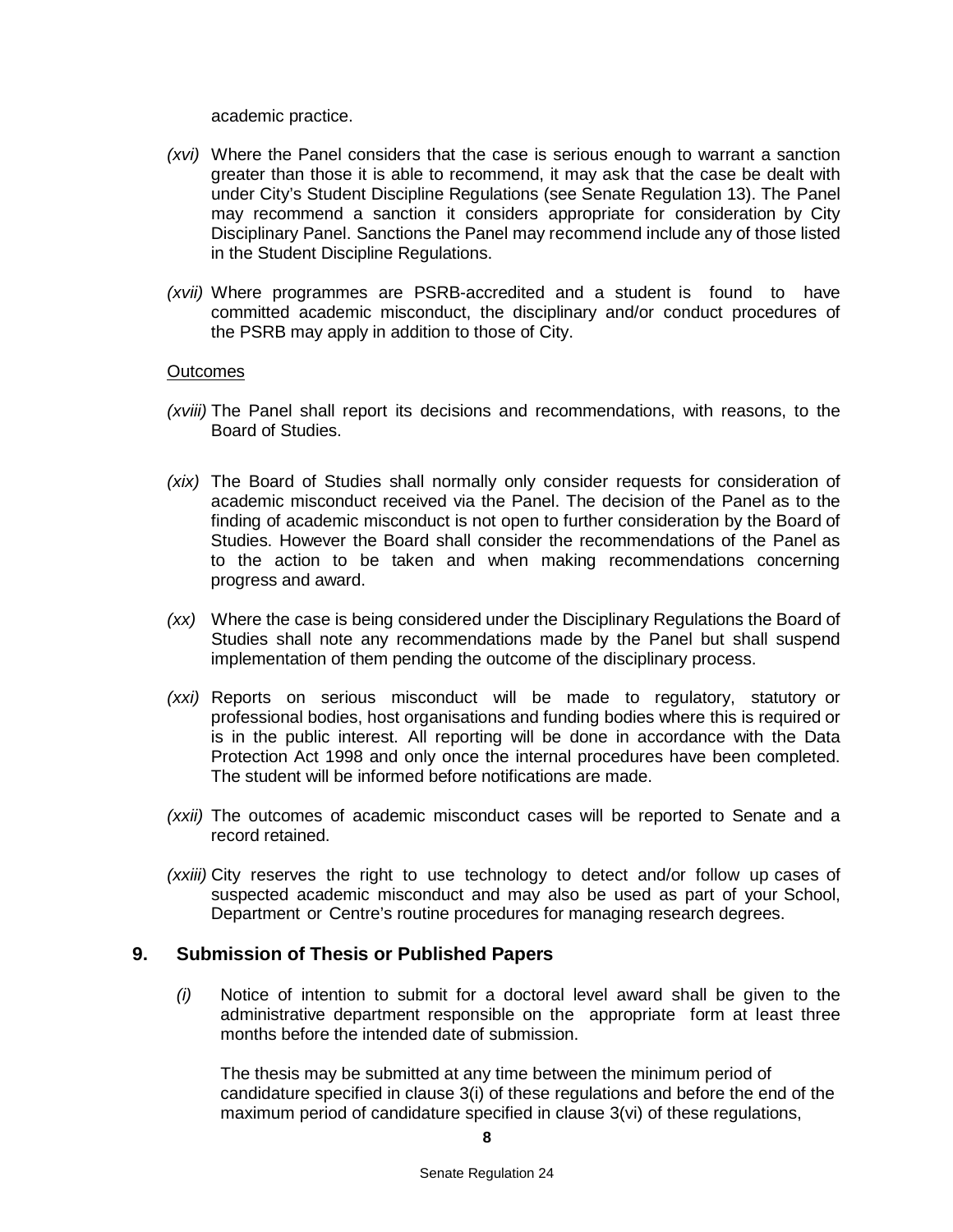except where the Board of Studies has permitted submission at a later date.

- *(ii)* Where published papers are submitted, the submission shall include a paper which presents a reasoned argument in support of the published papers. This should place the work in its overall context, demonstrate the coherence and contemporary relevance of the work, describe the implications for future research and critically evaluate its strengths and weaknesses. Work for which a degree or other qualification has been awarded may not be submitted. Theses shall be in English. Candidates submitting published papers shall provide copies in English of any papers published in another language. Joint work may be submitted as a thesis, published papers or performance recordings provided it is accompanied by a statement countersigned by the collaborator or collaborators indicating clearly the candidate's share of the work.
- *(iii)* Two copies of the thesis, together with an electronic copy (in "read-only" format), reproduced and bound in conformity with City Regulations, shall be submitted to the School/Department or Centre in which the candidate is registered together with a certificate signed by the candidate's supervisor or supervisors stating that the candidate has completed his or her studies in accordance with the regulations.
- *(iv)* All submissions, whether of a thesis or of papers, shall include a short abstract comprising not more than 300 words and bound with each copy of the submission. The abstract shall provide an adequate and informative summary of the thesis and be in a form suitable for publication by City.
- *(v)* Candidates submitting by prior publication will need to demonstrate through this medium an original and significant contribution to knowledge. Five areas are paramount:
	- a) critical appraisal of previous work
	- b) design and methodology for investigation(s)
	- c) conduct/execution of research
	- d) analysis of data evidence or outcomes
	- e) theoretical interpretations.

### **10. Examiners**

- *(i)* Upon receipt of the notice of intention to submit from a candidate the Board of Studies shall nominate Examiners for that candidate and shall pass the nominations to the administrative department responsible.
- *(ii)* For internal and external candidates, there shall be at least two Examiners, of whom at least one shall be an external examiner. For staff candidates, two Examiners shall be appointed, both of whom shall be External Examiners.

# **11. Examinations**

*(i)* A candidate shall be required to present himself or herself for an oral examination on the subject of his or her thesis or published papers unless, by permission of the Senate, on the recommendation of the Examiners, he or she is exempt from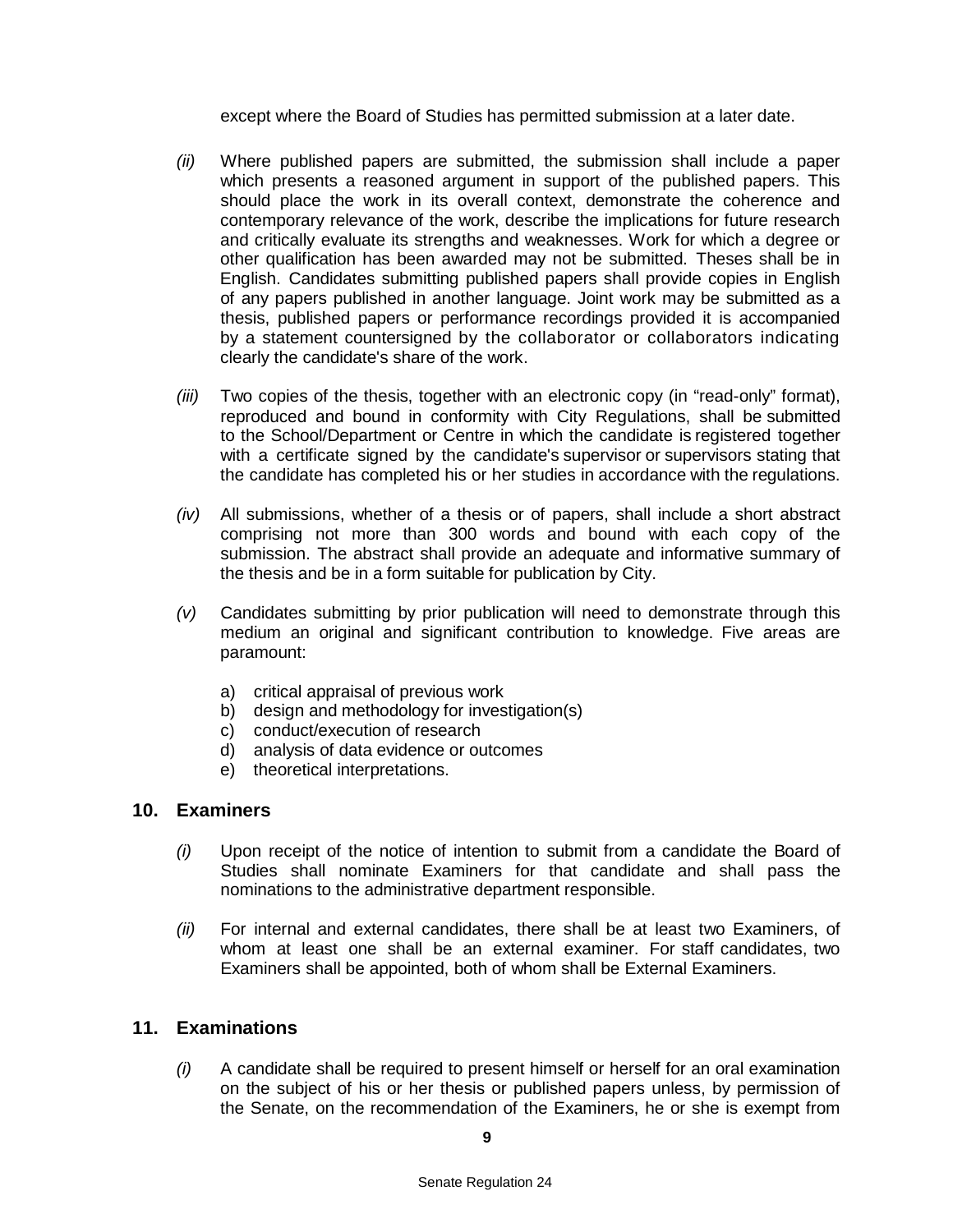the oral examination.

- *(ii)* The Examiners may agree to recommend either
	- a) that the candidate be awarded an appropriate doctoral level degree drawn from clause 1 of these regulations;
	- b) that a doctoral level award be made subject to typographical amendments being carried out to the satisfaction of the internal examiner within 1 month
	- c) that a doctoral level award be made subject to amendments being carried out to the satisfaction of the internal and/or external examiner within 3 months without the need for presentation for a further oral examination
	- d) that a doctoral level award be made subject to amendments being carried out to the satisfaction of the internal and/or external examiners within 6 months with or without the need for presentation for a further oral examination
	- e) that a doctoral level award be made subject to amendments being carried out to the satisfaction of the examiners within 12 months with or without the need for presentation for a further oral examination
	- f) that the candidate be awarded a Masters Level qualification in accordance with clause 11 of Senate Regulation 23
	- g) that the candidate be not awarded a degree
- *(ii)* A candidate permitted to resubmit his or her thesis or published papers shall be required to do so within 1 to 12 Months of the oral examination unless, in exceptional circumstances, a longer period is recommended by the Examiners.
- *(iii)* The report of the Examiners shall be sent to the relevant School/Department or Centre of City and the appropriate Board of Studies shall be notified the outcome of the examination.

### **12. Resubmission and Re-Examination of Thesis**

- *(i)* The term 'resubmission' refers to those instances where a research candidate has been assessed and is required to amend and resubmit their thesis (with or without the need for an additional viva voce) for further examination. Except in certain cases of appeal, re-examination should normally be undertaken by the original examiners.
	- *(ii)* The examiners may agree to recommend
		- a) that the candidate be awarded an appropriate doctoral level degree drawn from clause 1 of these regulations;
		- b) that the candidate be awarded an appropriate doctoral level degree drawn from clause 1 of these regulations subject to minor amendments being carried out to the satisfaction of the internal examiner. Such amendments are required to be completed in no more than 4 weeks of the re-examination and include the following:
			- Typographical errors;
			- Minor amendments to text;
			- References or other diagrams or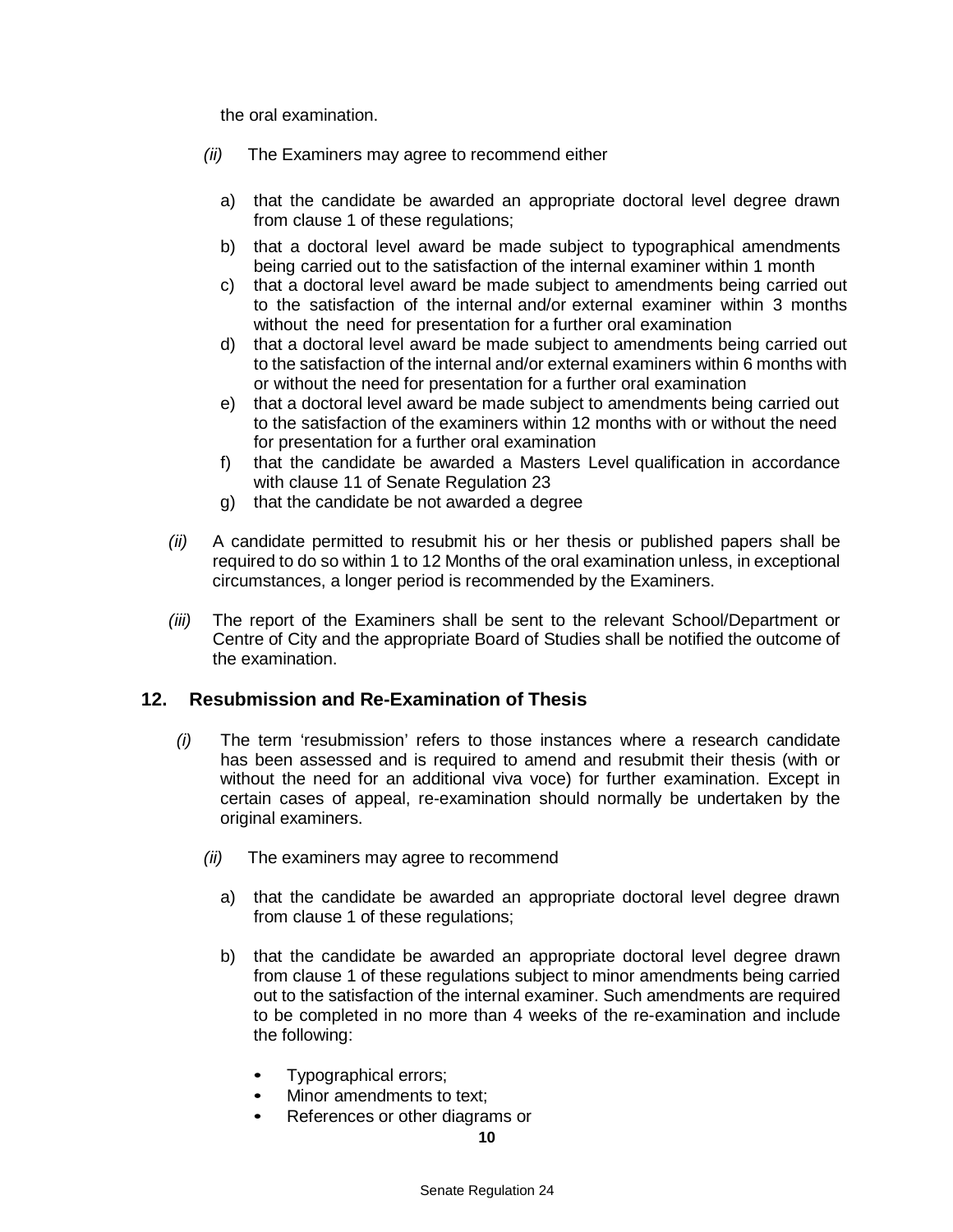- More extensive corrections that do not require significant reworking of the intellectual content of the thesis;
- c) That the candidate be awarded a Masters Level qualification (see regulation 23);
- d) That the candidate be awarded an appropriate Masters level degree drawn from clause 1 of the City's regulations for Masters Degrees by Research subject to minor amendments being carried out to the satisfaction of the internal examiner. Such amendments are required to be completed in no more than 4 weeks of the re-examination and may include the following:
	- Typographical errors;
	- Minor amendments to text;
	- References or other diagrams or
	- More extensive corrections that do not require significant reworking of the intellectual content of the thesis;
- e) That the candidate be not awarded a degree.

# **13. Posthumous Award**

- *(i)* A Board of Studies may recommend to City that the award of a posthumous research degree be made where a candidate has died:
	- after the thesis has been examined but before the oral examination can be held. In such a case the Board of Studies shall consider the material presented and any preliminary judgment of the examiners. Provided that the Board of Studies is satisfied that the work is the candidate's own, and that it meets the standard normally required for the proposed research degree to be awarded, it may recommend to City that an appropriate award be made.
	- before submitting the thesis. In such a case the Board of Studies shall consider the available evidence of the research completed to date by the candidate. Such evidence shall normally be provided by the candidate's main supervisor. Examiners shall be nominated and approved by the Board of Studies. The Examiners shall be advised of the circumstances under which the material shall be examined and shall be asked to provide an independent assessment of the material presented. The Examiners shall be asked for an opinion on whether the quality of the research is sufficient to warrant the award of a research degree. The following criteria must be satisfied:
		- a) enough of the research project must have been completed to allow a proper assessment to be made of the scope of the thesis;
		- b) the standard of the research work completed must be of that normally required for the award of the degree in question, and must demonstrate the candidate's grasp of the subject;
		- c) the written material available must demonstrate the candidate's ability to write a thesis of the required standard.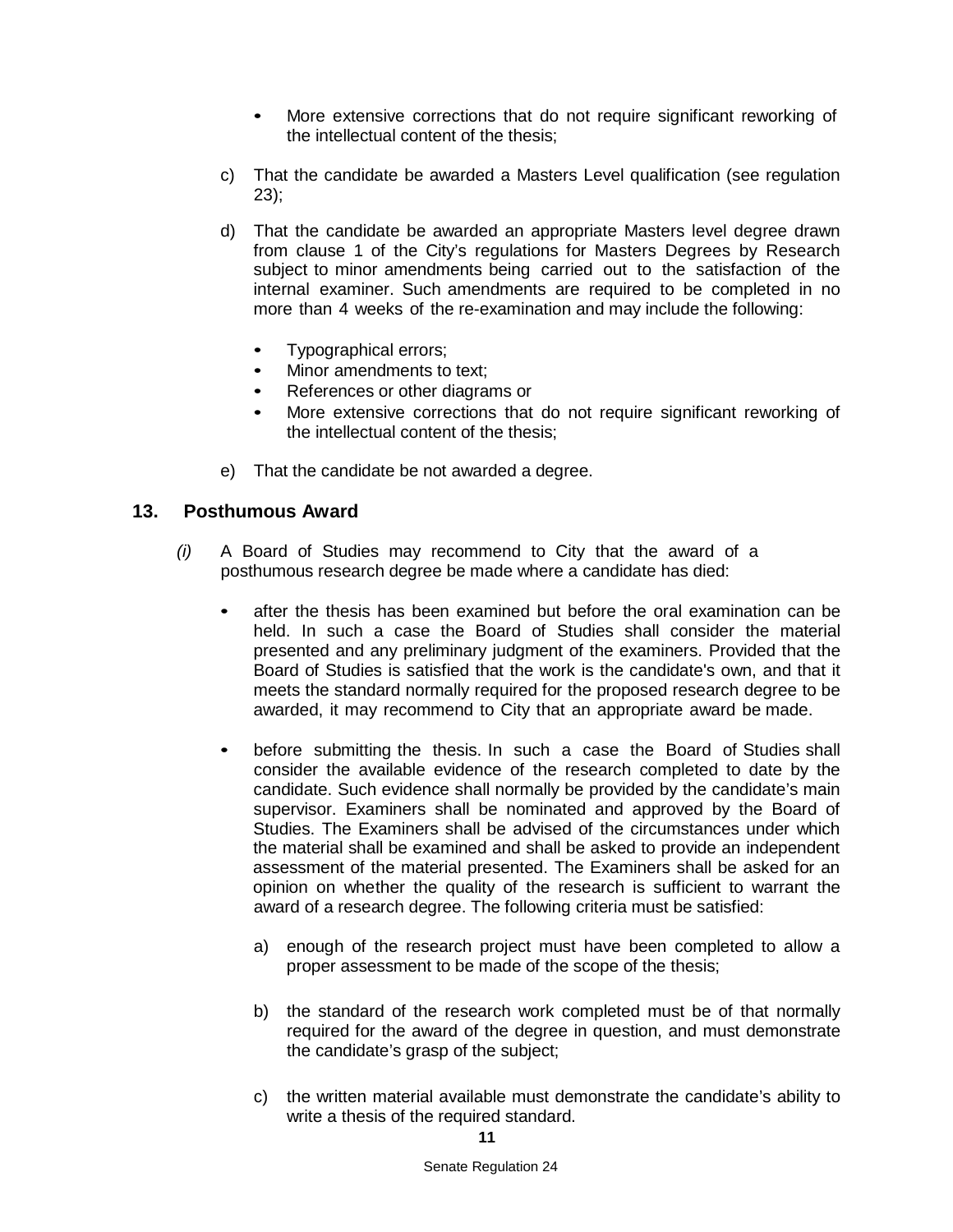*(ii)* City may award a posthumous research degree drawn from either clause 1 of these regulations or from clause 1 of the City's regulations for Masters Degrees by Research, regulation 23.

### **14. Appeals against the Outcome of an Examination**

- *(i)* A student may request a review of the Examiners' decision in accordance with the City's Appeal Regulations for Research Programmes [Senate Regulation 21].
- *(ii)* A candidate is expected to pursue any grievances concerning the adequacy of supervisory or other arrangements which arise during the period of study through the City's Complaints Regulations.

Approved by Senate 22.10.80, 27.6.86, 11.3.87, 2.12.87, 11.3.92, 14.5.97, 14.6.00, 13.06.01, 29.09.04 Approved as a regulation (Senate) 4/4/07 Approved as a regulation (Senate) 27 June 2012 Amended and approved by Senate 13 July 2016